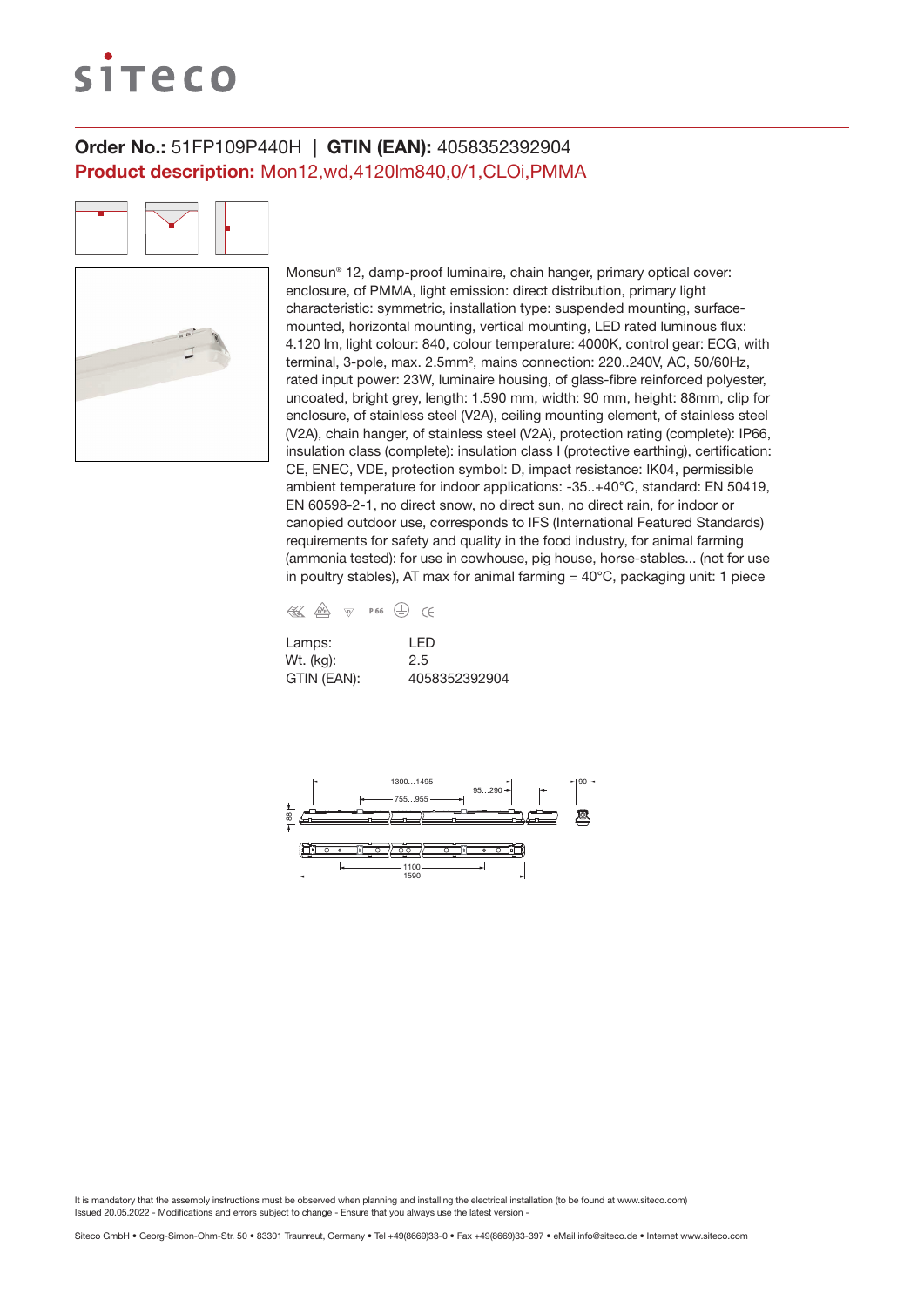# **siteco**

## Order No.: 51FP109P440H | GTIN (EAN): 4058352392904 Detailed technical description: Mon12,wd,4120lm840,0/1,CLOi,PMMA



#### Key data

- Product type: damp-proof luminaire
- Product name: Monsun® 12
- Order No.: 51FP109P440H

### Lighting technology | Lamps | Control gear

### Component 1

### Lighting technology:

- Cover: enclosure
- Beam angle: wide distribution
- Symmetry: symmetric distribution
- Light emission: direct distribution

#### Lamps:

- Lamps: with LED
- Rated luminous flux: 4120lm
- Luminous efficacy: 180lm/W
- Colour temperature: 4000K
- Colour rendering index: CRI > 80
- Light colour: 840
- SDCM (Standard Deviation of Colour Matching): MacAdam ≤ 3 SDCM (initial)
- Rated input power: 23W
- Supplement: halogen-free wiring, without flicker

#### Operating device:

- Control gear: ECG
- Control: 0/1, CLOi

#### Certificates, Standards

- Protection rating: IP66
- Insulation class: insulation class I (protective earthing)
- Impact resistance: IK04
- Protection symbol: D
- Temperature range (operation): 35..+40°C
- Supplement: corresponds to IFS (International Featured Standards) requirements for safety and quality in the food industry, for indoor or canopied outdoor use, no direct snow, no direct sun, no direct rain, for animal farming (ammonia tested): for use in cowhouse, pig house, horse-stables... (not for use in poultry stables), AT max for animal farming  $= 40^{\circ}$ C
- Standard: EN 50419, EN 60598-2-1
- Certification, designation: CE, ENEC, VDE

#### Material, Colour

- luminaire housing: glass-fibre reinforced polyester, uncoated, bright grey, incl. chain hanger
- Colour specification: bright grey
- clip for enclosure: stainless steel (V2A)
- Quantity: 10 piece
- ceiling mounting element: stainless steel (V2A), ceiling mounting included
- Quantity: 2 piece
- chain hanger: stainless steel (V2A)
- Quantity: 2 piece
- Cover: enclosure of PMMA

#### **Mounting**

- Mounting method, mounting location: suspended mounting, surfacemounted, horizontal mounting, vertical mounting, to the ceiling, to the wall, to the Licross® mounting rail
- Arrangement: single/continuous arrangement
- Supplement: luminaire includes fixing accessories for ceiling surface mounting; for other types of installation: please order mounting accessories separately

#### Electrical connection

- Connection: terminal, 3-pole, max. 2.5mm²
- Nominal voltage: 220..240V, 50/60Hz, AC

#### Dimensions, Weight

- Length: 1590mm
- Width: 90mm
- Height: 88mm
- Weight: 2.5kg

#### Service life

— Rated service life: 50000h (L90/B50) at  $AT = 25^{\circ}$ C, 70000h (L80/B50) at AT = 35°C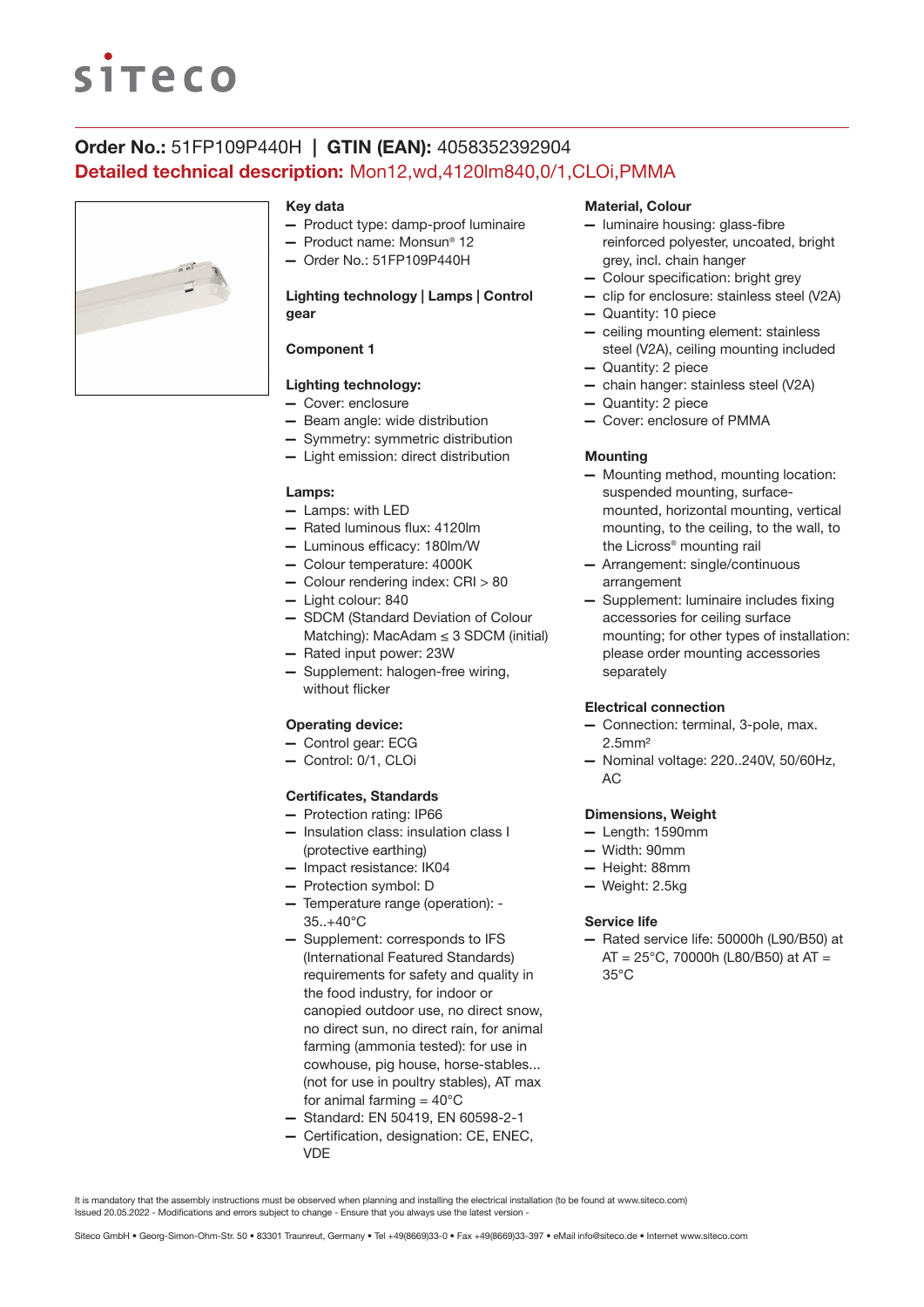

## Order No.: 51FP109P440H | GTIN (EAN): 4058352392904 Dimensions: Mon12,wd,4120lm840,0/1,CLOi,PMMA